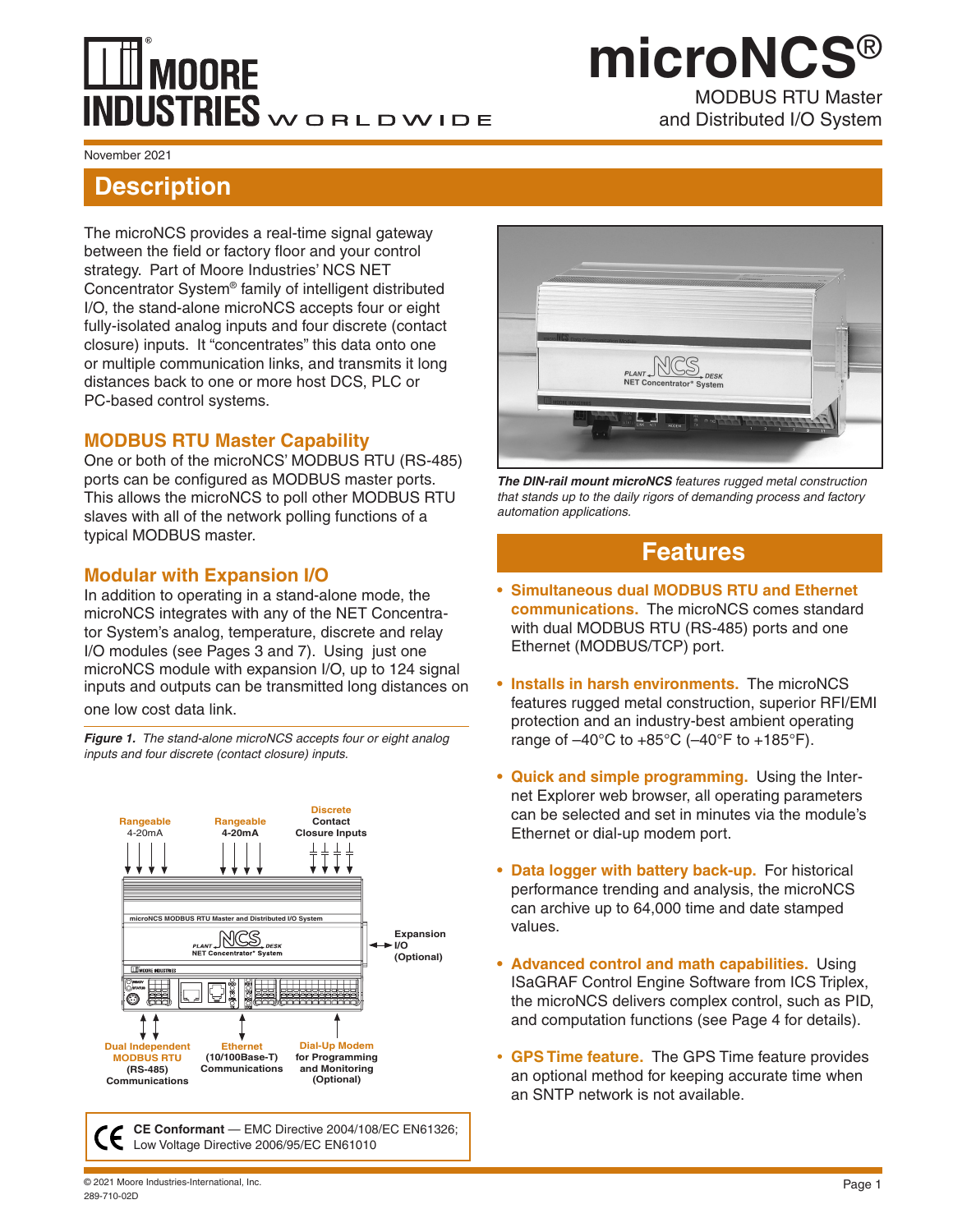### MODBUS RTU Master and Distributed I/O System **microNCS**®

### **System Architecture**

The microNCS MODBUS RTU Master and Distributed I/O System can be used to send just a few, or hundreds of, process signals between the field and a control system. Industrially-hardened and configurable interface stations mount throughout a site, or in dispersed locations throughout the world, to provide cost-effective distributed data acquisition and, with expansion I/O, control capabilities (see Pages 3 and 7).

The microNCS saves time and money when used in place of hard-wired schemes. Concentrate just a few, or hundreds of process signals, onto a single digital data link. This saves cable, conduit, connection, and wire tray costs. You can even use an existing Ethernet and/or MODBUS network, and eliminate the time and expense of creating a new network.

A microNCS network is made up of one or more stand-alone stations. Any combination of NCS NET Concentrator System distributed I/O expansion modules may be used within a microNCS station.

The microNCS's peer-to-host architecture provides a cost-effective method to transfer monitoring and control signals to and from a host DCS, PLC or PC-based system. microNCS stations are distributed along a MODBUS RTU serial and/or Ethernet (MODBUS/TCP) network. Once the data is delivered to the host system, third-party HMI or SCADA software packages can be used to create user interface strategies that may include data acquisition, alarm summary and management, data logging, historical data collec-

### **Simultaneous Dual MODBUS RTU and Ethernet Communications**

The microNCS communicates its data using dual MODBUS RTU data links and standard Ethernet.

**Dual MODBUS RTU Networks—**When the microNCS uses MODBUS for communications, each of its two MODBUS ports can be set up as a master or as a slave. The ports can also be set up identically to provide network redundancy. Up to 64 (32 per MODBUS port) microNCS stations and/or third-party MODBUS devices can be distributed throughout a plant multidropped on the dual MODBUS RS-485 data links (without repeaters). Depending on the type of expansion I/O modules used, a station can accommodate just a few or as many as 124 points when using expansion I/O (see Pages 3 and 7). With repeaters, additional microNCS stations and MODBUS devices can be added to a system.

**Ethernet (IEEE 802.3) Communications—**The number of microNCS stations that can be used on an Ethernet (MODBUS/TCP) network is limited only by the architecture of a specific network (taking into account the physical limitations of Ethernet). Standard industrial Ethernet switches or hubs are available to interconnect large numbers of microNCS stations. Ethernet switches also minimize message collisions, improving determinism in the Ethernet network (Figure 2).

*Figure 2. Simultaneous dual MODBUS RTU and Ethernet data communications.*

**MODBUS RTU**

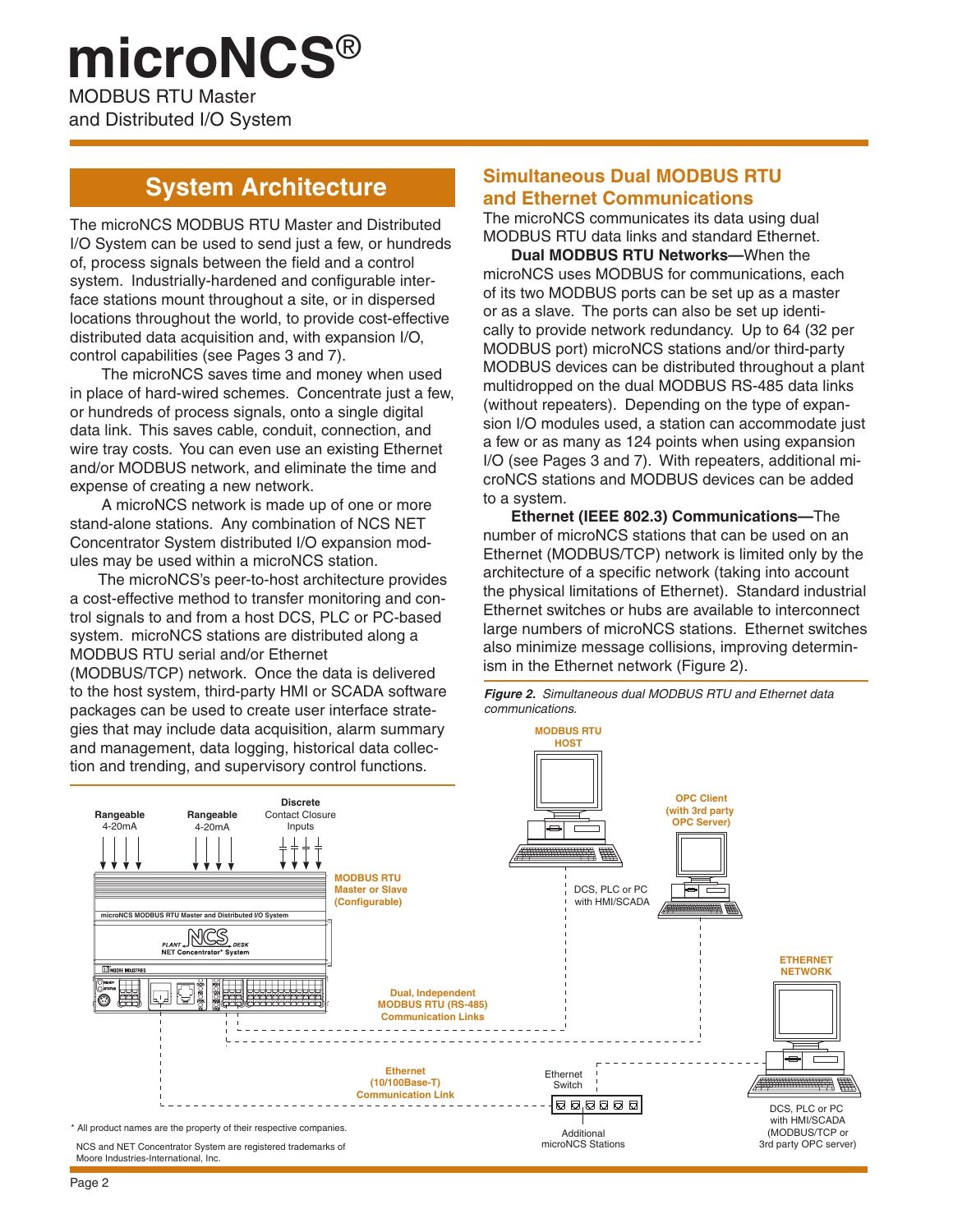## MODBUS RTU Master and Distributed I/O System **microNCS**®

### **MODBUS RTU Network Master or Slave**

Each microNCS MODBUS RTU (RS-485) port can be programmed to act as a master or slave within a network (each port is configured by the factory as a MODBUS slave port). When set as the master, the module performs all network polling functions. This includes polling of up to 32 (without repeaters) microNCS

stations, Moore Industries NET Concentrator System stations and/or third-party MODBUS slave devices per port. The microNCS will handle up to 64 slave devices if both MODBUS RTU ports are used. With repeaters, additional microNCS stations and MODBUS slave devices can be integrated into a network to accommodate hundreds of monitoring and control points.

*Figure 3. Expansion I/O (see Page 7) allows each stand-alone microNCS module to handle up to 124 signals in a MODBUS network. The number of microNCS stations that can be used in an Ethernet network is limited only by the architecture of a specific network (taking into account the physical limitations of Ethernet).* 

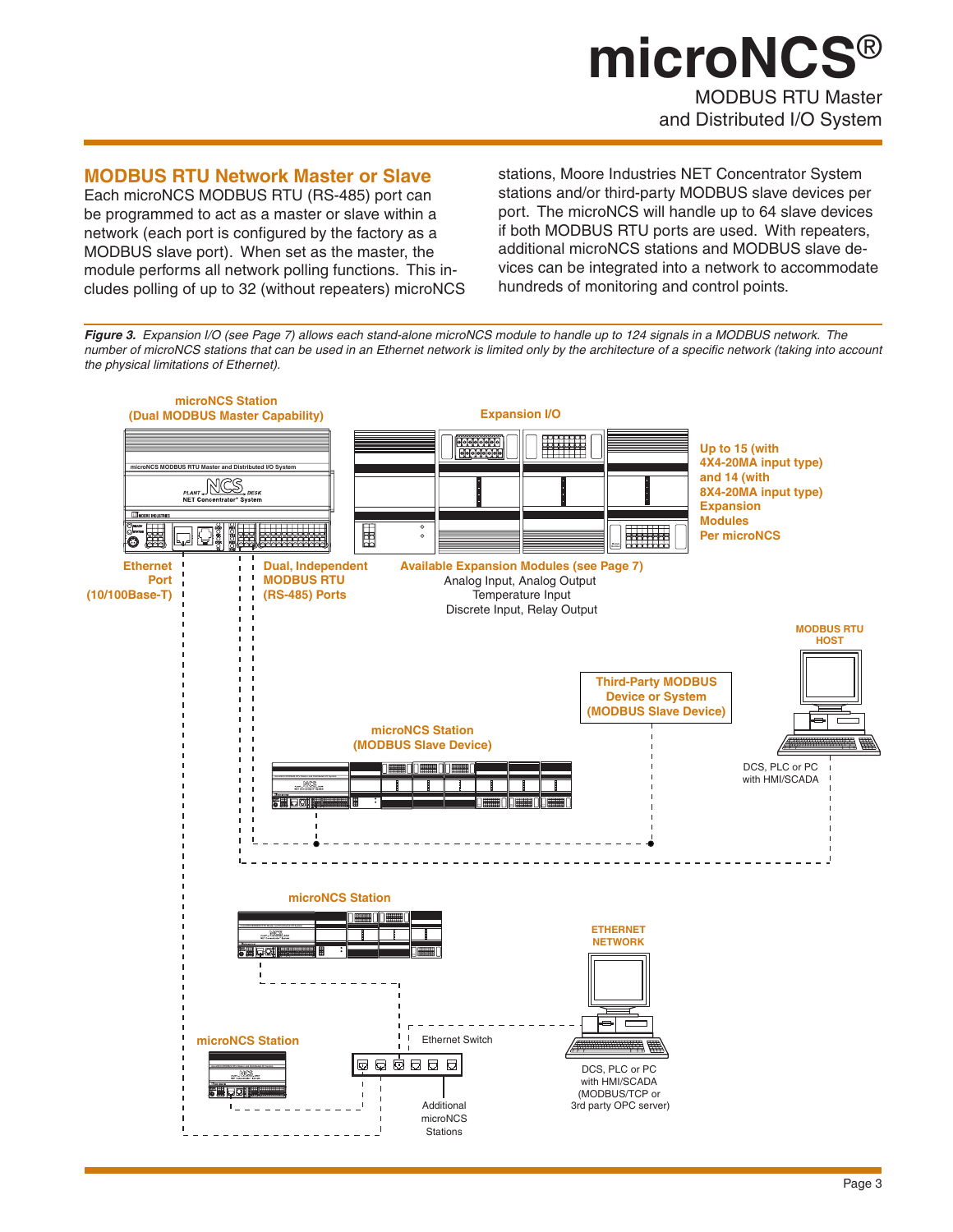# **microNCS**®

MODBUS RTU Master and Distributed I/O System

### **System Advantages**

### **Fast and Simple Set Up**

The microNCS employs a web browser-based configuration interface which is used to configure and retrieve information. You can change operating parameters over your intranet (or the internet) from any PC, with proper security password clearance. Programming can be performed over the Ethernet data link or via the optional dial-up modem port.

### **Compatible with HMI and SCADA Software**

Once the data is delivered to the host PC or DCS, leading third-party HMI software packages can be used to create custom data acquisition and control strategies. These packages allow a multitude of functions including alarm summary and management, data logging and reporting, historical data collection and trending, and supervisory control functions.

### **Data Logging Capabilities**

microNCS stations are capable of storing 64,000 points of time-stamped data. A station can be configured to store data from one, or all, of its input channels. Sampling rate is user-selectable for any period between once every 100 milliseconds, to once every 24 hours.

### **On-Line Diagnostics Speed Troubleshooting**

The microNCS continuously monitors its inputs, the data link and itself, to identify and report potential problems to the control system.

### **Advanced Control and Math Capabilities**

Using ISaGRAF Control Engine Software from ICS Triplex, the microNCS can be configured to deliver additional control, computation, and functional capabilities including:

- The ability to act as a single or multiple PID loop controller with simple, cascade, split action and inverse capabilities.
- Sequential control language programmability based on IEC 61131-3, including ladder, function block diagram, and structured text.
- Complex math capabilities including: add, subtract, multiply, divide; absolute value; square root; integrate and totalize; exponential; natural logarithm, base<sub>10</sub> logarithm; comparison; sine, cosine and tangent; arc sine, arc cosine and arc tangent.

The ISaGRAF workbench software is available from Moore Industries for use in configuring custom applications.

### **Precise Digital Input and Output Trimming**

To produce highly accurate readings, input channels and output channels (with expansion I/O) can be precisely trimmed to essentially eliminate measurement errors introduced by the input (such as a RTD or T/C sensor error) and compensate for readout device inaccuracies.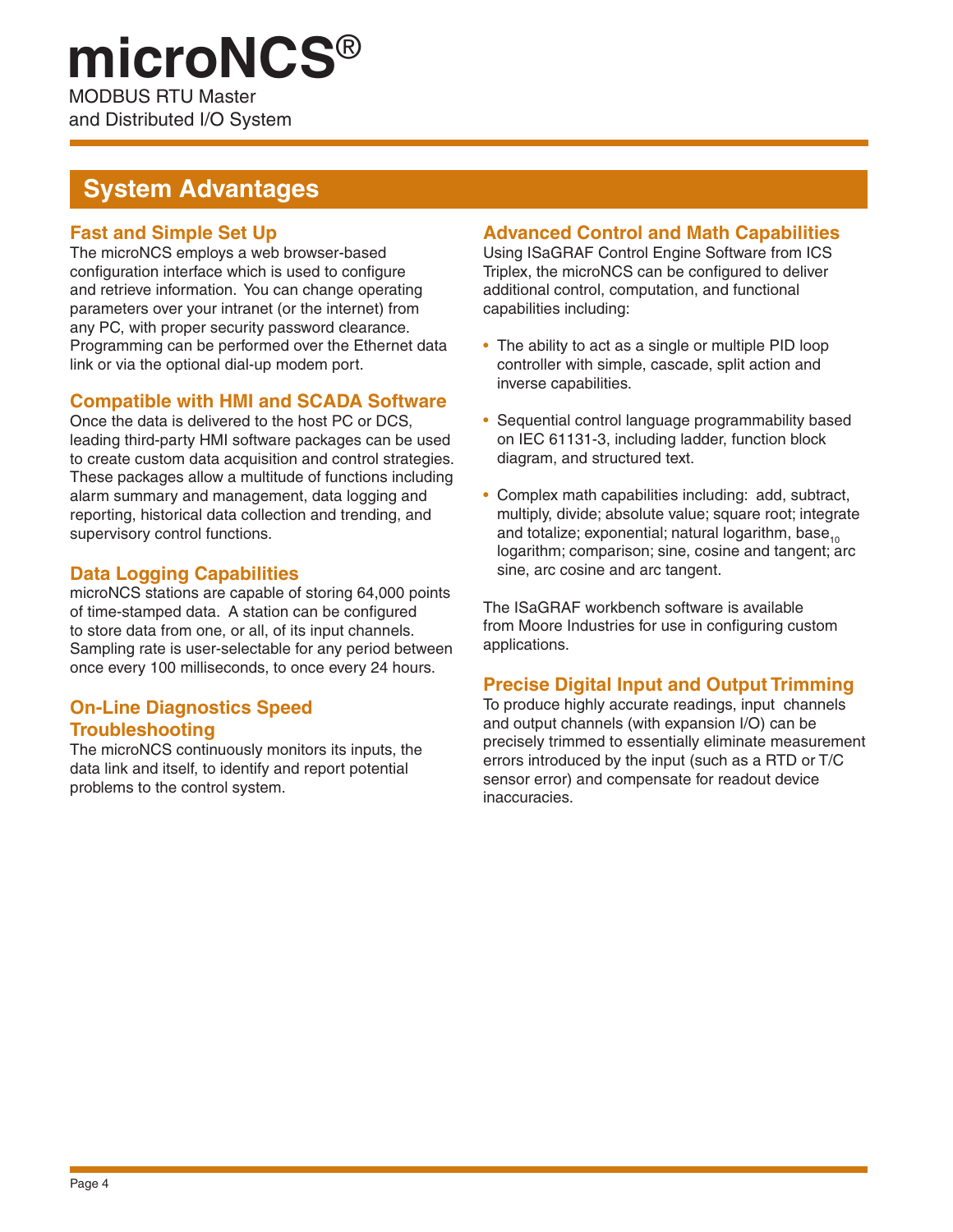# MODBUS RTU Master **microNCS**®

and Distributed I/O System

### **Specifications**

#### **Communi-MODBUS**

**cations Type:** Two independently configurable RS-485 ports (according to EIA-485, 1993) **Protocol Type:**  MODBUS RTU **Baud Rates:** 1200, 2400, 4800, 9600, 19.2k, 38.4k and 57.6k (user-selectable; default is 9600) **Parity:** Even, Odd or No Parity (1 stop bit, fixed; default is No Parity) **Device Address:** 1-255 (Default is 1) **Character Timeout:**  5, 10, 25, 50, 100, 200 and 255 character times (user-selectable; factory set to default) **Response Delay:** 1-255 character times (user-selectable; factory set to default) **ETHERNET Ethernet Port:**  10/100Base-T supports speeds up to 100Mb/sec **Connection Type:** Standard RJ-45 **Protocol Type:**  MODBUS/TCP **DIAL-UP MODEM Connection Type:** RJ-11 **Data Rate:** V.92 (up to 56K) **Performance ANALOG INPUTS Input Accuracy:** ±0.01% of maximum span **Stability (% of max. span):** 1-year, 0.08% 3-year, 0.14% 5-year, 0.18% **Input Impedance:** 20 ohms, nominal **Maximum Input Over Range:**  $±100mA$ **Filter Configuration:**  50/60Hz rejection selection (user-selectable) **Scan Time:** 16ms **Response Time:** 150ms

#### **DISCRETE INPUTS**

**Contact Closure:** 24V@3.7mA, internally powered **Input Logic Threshold:** 8V lowgoing; 16V high-going **Maximum Input Over Range:**  24Vdc **Scan Time:** 16ms **Response Time:** <15ms **Data Access Time:** Time to detect or effect a change in an I/O signal from a MODBUS master polling a microNCS is the sum of 3 timing components: 1. Network Communication Time: Depends on network architecture **Performance** and traffic. For a PC locally **(continued)** networked to a microNCS, this time is negligible 2. Scan Time: Time required by the microNCS to scan realtime data in all I/O modules connected to it (see *Module Scan Time* specification for each expansion I/O module type and add times for each I/O module connected to the microNCS) 3. Signal Response Time: Time to convert between physical I/O and digital signals (see specification for specific I/O type) **Isolation:** 1000Vrms between case, input, output, each MODBUS port, each discrete input channel and power, continuous, and will withstand a 1200Vac dielectric strength test for one minute (with no breakdown). 500Vrms between analog input channels. **Power Supply:**  24VDC power input, 20-30Vdc; UAC power input, 90-260Vac **Power Consumption:** 24VDC power input, 7.0W max.; UAC power input, 8.0W max. Status and **System:** Fault READY: Green when ready; Indicators Off when not ready; Red during CPU reset **STATUS:** Green when OK; Red when not OK **Ethernet:** For Firmware version 5.0.00 or later: **LINK/ACT:**This LED indicates transmit and receive activity in addition to the status of the Link. The LED will be ON when Link is good. It will blink when the transmitter or receiver is active. **SPEED:** This LED is ON when the Ethernet connection is 100 Mb/s and OFF when it is 10 Mb/s. For Firmware version prior to 5.0.00: **LINK:** Amber LED indicates a network link is present **ACT:** Flashes green in response to data reception and transmission **MODBUS: TX1:** Green blinks when Transmit activity on MODBUS 1 occurs; Off when no Transmit activity on MODBUS 1

**Status RX1:** Green blinks when **and Fault**  Receive activity on MODBUS **Indicators**  1 occurs; Off when no Receive **(continued)** activity on MODBUS 1 **Data Logger** Records up to 64,000 time-**System Time Real Time Clock (RTC): Accuracy** ±1 Minute/Month (when not **Ambient Operating Range: Conditions** -40°C to +85°C **TX2:** Green blinks when Transmit activity on MODBUS 2 occurs; Off when no Transmit activity on MODBUS 2 **RX2:** Green blinks when Receive activity on MODBUS 2 occurs; Off when no Receive activity on MODBUS 2 **TX:** Green blinks when Transmit activity on Modem occurs; Off when no Transmit activity on Modem **RX:** Green blinks when Receive activity on Modem occurs; Off when no Receive activity on Modem **DCD:** Green when Modem connection is established; Off when no Modem connection is present **DTR:** Green when Modem connection is active and status is OK; Off when no Modem connection active connected to an authoritative time source) **SNTP/GPS:** <100ms of authoritative time source stamped data points; minimum sample period, 100msec; maximum sample period, 24 hour Non-volatile memory holds timestamped data; measurement parameters are software configurable; 18,000 data points stored in BBRAM (-40°F to +185°F) **Storage Range:**  $-40^{\circ}$ C to  $+85^{\circ}$ C (-40°F to +185°F) **Relative Humidity:**  0-95%, non-condensing **Ambient Temperature Effect:**  0.01% of maximum span/°C **RFI/EMI Protection:** 20V/m@80-1000MHz, 1kHz AM when tested according to EN61326 with errors of 0.5% or span or less **Common Mode Rejection:**  100dB@50/60Hz **Normal Mode:** 60dB typical@20mA peak-to-peak, 50/60Hz

**Weight** 1.26 kg (44.3 oz)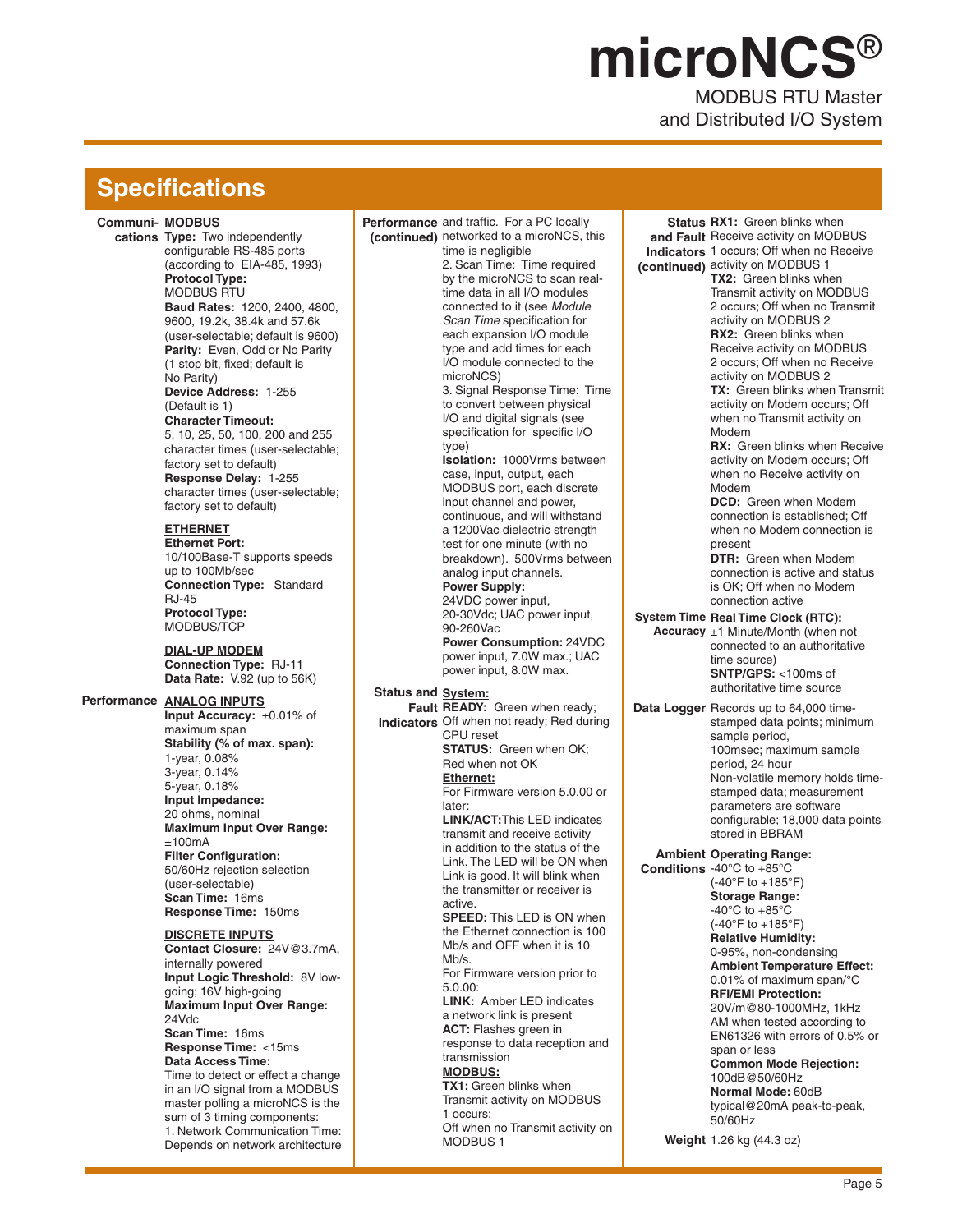### **Ordering Information**

and Distributed I/O System

| <b>Unit</b>                                                                 | <b>Input</b>                                                                                                                                                                                                                    | Output                                                                                                                              | <b>Power</b>                                                               | <b>Options</b>                                                                                                                                                                                                                                           | <b>Housing</b>                                                                                                              |
|-----------------------------------------------------------------------------|---------------------------------------------------------------------------------------------------------------------------------------------------------------------------------------------------------------------------------|-------------------------------------------------------------------------------------------------------------------------------------|----------------------------------------------------------------------------|----------------------------------------------------------------------------------------------------------------------------------------------------------------------------------------------------------------------------------------------------------|-----------------------------------------------------------------------------------------------------------------------------|
| <b>MNCS</b><br><b>MODBUS RTU</b><br>Master and<br>Distributed I/O<br>System | 4X4-20MA Four configurable<br>4-20mA input channels with four<br>discrete (contact closure) input<br>channels<br>8X4-20MA Eight configurable<br>4-20mA input channels with four<br>discrete (contact closure) input<br>channels | <b>COM</b> Redundant (Dual)<br>MODBUS RTU (RS-485)<br>communication links and<br>One Ethernet<br>(MODBUS/TCP)<br>communication link | <b>20-30VDC</b><br><b>UAC</b> Accepts<br>any range<br>between<br>90-260Vac | -DM Dial-up<br>modem for<br>programming<br>and monitoring<br>inputs and<br>outputs<br>-GPST GPS<br>time receiver<br>option allows<br>the microNCS<br>to set its internal<br>time clock to<br><b>GPS</b> satellite<br>network:<br>SMA female<br>connector | <b>DIN</b> Aluminum<br>DIN-style rail-mount<br>housing mounts on<br>G-type (EN50035)<br>and 35mm Top Hat<br>(EN50022) rails |

**To order, specify:** Unit / Input / Output / Power / Options [Housing] **Model number example:** MNCS / 8X4-20MA / COM / UAC / -DM [DIN] **See Page 7 for Expansion** 

**I/O Ordering Information**

### **System Accessories**

The following technology is available from 3rd parties.

### **Industrial Ethernet Switches**

Intelligent multi-port communications switches automatically determine and remember where a microNCS station is located, and routes messages only through the appropriate port to that station. This minimizes network loading and improves deterministic communications over Ethernet.

#### **Ethernet Routers**

Connects multiple microNCS segments or subnetworks, forwards messages from one network to another, and provides message traffic isolation between segments.

#### **RS-485 to RS-232C/RS-422 Converter**

For MODBUS RTU (RS-485) networks, converts the RS-485 signal to either RS-232C or RS-422 standard to allow direct interface with a modem or computer-based systems, such as a PC.

#### **RS-485 to Fiber Optics Converter**

Converts the microNCS' RS-485 signal to light for signal transmission over a fiber optic cable.

#### **Ethernet/RS-485 Repeater**

Repeaters are available to extend the typical reach of Ethernet and RS-485.

### **Wireless RF Modems**

Where wires can't be run for practical or economic reasons, spread spectrum wireless radio (RF) communication provides accurate and reliable connectivity between sites. Distances between modems can be up to 20 miles, and repeaters can extend coverage even further (see the WLM Wireless Link Module data sheet for details)**.**

#### **Short Haul Modem**

Some short haul modems convert to a different signal type to gain greater distances over copper.

### **Data Line (Surge) Protectors**

Mounts on a G-type rail next to the microNCS to protect the data link from damaging voltage and current surges caused by lightning, welding, heavy electrical equipment, and switch gears.

#### **Instrument Power Supplies**

Moore Industries offers a complete line of instrument power supplies for mounting alongside and powering the microNCS.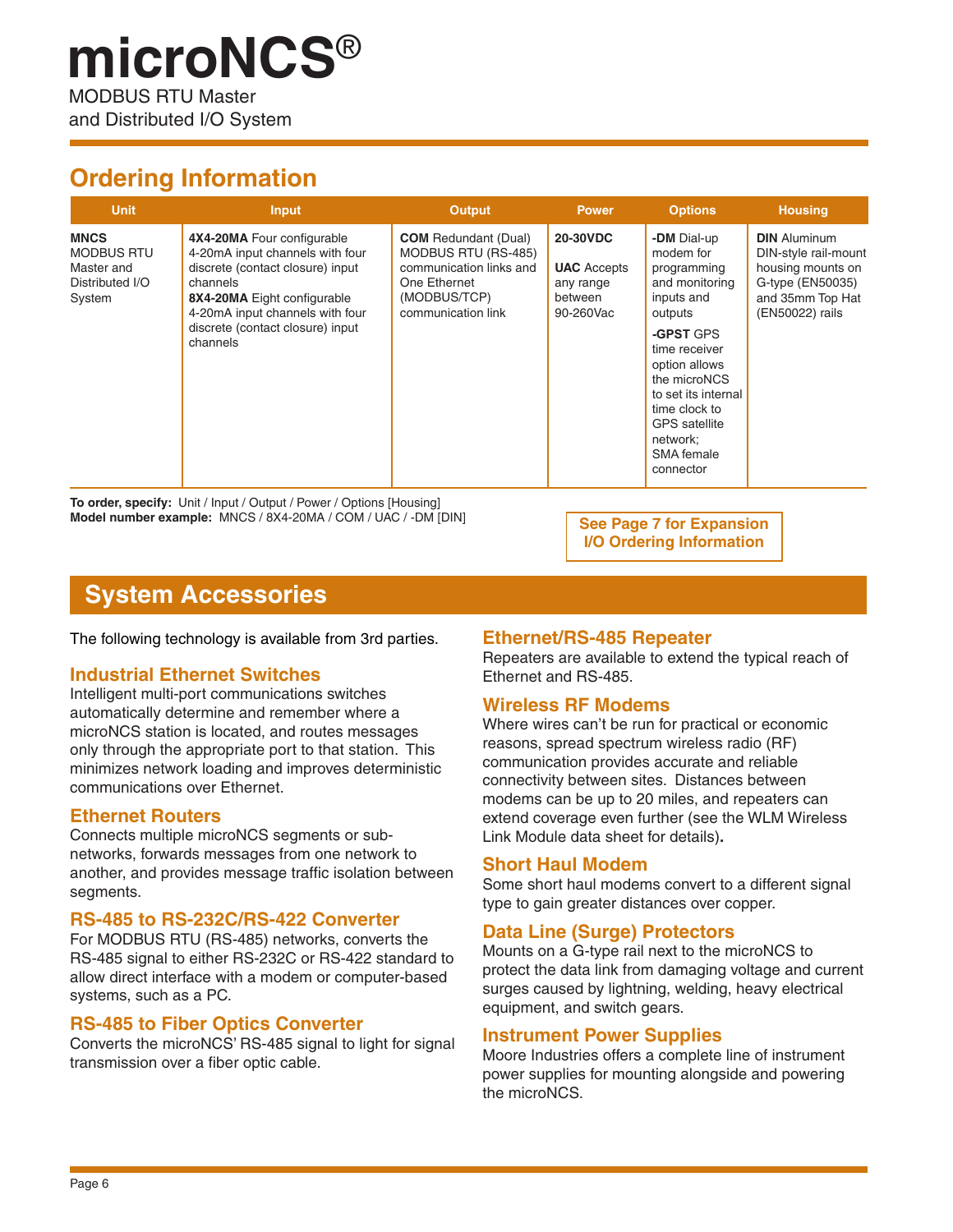# MODBUS RTU Master **microNCS**®

and Distributed I/O System

### **Expansion I/O**

The microNCS integrates with any of Moore Industries' NET Concentrator System's analog, temperature, discrete and relay distributed I/O modules. Using just one microNCS module with expansion I/O, up to 124 signal inputs and outputs can be transmitted long distances on one low cost data communication link. Expansion I/O programs using the Internet Explorer web browser via Ethernet or using the dial-up modem. All operating parameters can be viewed, selected and set in minutes. See the NCS NET Concentrator System data sheet for details.

#### **Important Note:**

If the microNCS is a 4-channel input model (4X4-20MA), it will supply power to one additional expansion I/O module. If additional expansion I/O modules will be used in a station, a CPM Concentrator Power Module is required (see Ordering Information below). If the microNCS is an 8-channel input model (8X4-20MA), a CPM is required to power any additional NCS expansion I/O in a station. The CPM may be installed at any position within a microNCS station. It works in conjunction with the microNCS to power up to eight expansion I/O modules. If more than 8 I/O modules are used in a station, two CPMs will be needed. The CPM will only power units that are mounted to its left (from the user's front view perspective, this would be the right side of the CPM).

> **For specifications and additional information on expansion I/O, see "Module Types" in the NCS NET Concentrator System data sheet.**

### **Ordering Information (Continued)**

| <b>Unit</b>                                                                                      | <b>Module Type</b>               | <b>Input/Output Configuration</b>                                                                                                           | <b>Power</b>                     | <b>Options</b>                                                                                                                                                                             | <b>Housing</b>                                                                                                                 |  |  |  |
|--------------------------------------------------------------------------------------------------|----------------------------------|---------------------------------------------------------------------------------------------------------------------------------------------|----------------------------------|--------------------------------------------------------------------------------------------------------------------------------------------------------------------------------------------|--------------------------------------------------------------------------------------------------------------------------------|--|--|--|
| INPUT/OUTPUT MODULES (Up to 15 Maximum per microNCS with 4X4-20MA input, 14 with 8X4-20MA input) |                                  |                                                                                                                                             |                                  |                                                                                                                                                                                            |                                                                                                                                |  |  |  |
| AIM*<br>Analog Input Module                                                                      | <b>IO</b> Input/Output<br>Module | Al4 Four Configurable Analog Input Channels<br>(0-20mA, -10V to 10V)                                                                        | <b>IP</b> Input<br>and<br>Output | $-NB$<br>Spare or<br>replacement<br>Input/Output<br>Module<br>Electronics<br>without the<br>Mounting<br>Base<br>-NM<br>Spare or<br>replacement<br>Mounting<br>Base without<br>Input/Output | <b>DIN</b> Aluminum<br>DIN-style<br>rail-mount<br>housing<br>mounts on<br>G-type<br>(EN50035)<br>and 35mm Top<br>Hat (EN50022) |  |  |  |
| AOM*<br>Analog Output Module                                                                     | <b>IO</b> Input/Output<br>Module | AO4 Four Configurable Analog Output Channels<br>(0-20mA, 0-10V)                                                                             | <b>Modules</b><br>are<br>powered |                                                                                                                                                                                            |                                                                                                                                |  |  |  |
| TIM*<br>Temperature Input Module                                                                 | <b>IO</b> Input/Output<br>Module | TI4 Four Configurable Temperature Input Channels<br>(RTD, T/C, mV, ohms, Pot; see Table 1 for details)                                      | by the<br><b>MNCS</b><br>or CPM  |                                                                                                                                                                                            |                                                                                                                                |  |  |  |
|                                                                                                  | <b>IO</b> Input/Output<br>Module | <b>CC8</b> Eight Discrete Contact Closure Input Channels<br>(24V/3.7mA, internally-powered)                                                 | Module<br>(see the<br>note       |                                                                                                                                                                                            | rails                                                                                                                          |  |  |  |
| DIM*<br>Discrete Input Module                                                                    |                                  | <b>HV8</b> Eight Discrete Voltage Input Channels<br>(High Range: 120/240Vac)                                                                | above)                           |                                                                                                                                                                                            |                                                                                                                                |  |  |  |
|                                                                                                  |                                  | LV8 Eight Discrete Voltage Input Channels<br>(Low Range: 30Vac/Vdc)                                                                         |                                  | Module<br>Electronics                                                                                                                                                                      |                                                                                                                                |  |  |  |
| ROM*<br><b>Relay Output Module</b>                                                               | <b>IO</b> Input/Output<br>Module | <b>RNC8</b> Eight (Normally Closed) Relay Output<br>Channels, SPST relay, 1 form A, rated 2A@250Vac,<br>50/60Hz, non-inductive, or 2A@30Vdc | specified.                       | *Input/Output Modules come with a Mounting<br>Base unless the -NB or -NM option is                                                                                                         |                                                                                                                                |  |  |  |
|                                                                                                  |                                  | <b>RNO8</b> Eight (Normally Open) Relay Output Channels<br>SPST relay, 1 form B, rated 2A@250Vac,<br>50/60Hz, non-inductive, or 2A@30Vdc    |                                  |                                                                                                                                                                                            |                                                                                                                                |  |  |  |
|                                                                                                  |                                  | <b>POWER SUPPLY MODULE (See Important Note Above)</b>                                                                                       |                                  |                                                                                                                                                                                            |                                                                                                                                |  |  |  |
| <b>CPM</b>                                                                                       |                                  | <b>NCSPWR</b> Up to Eight I/O Modules (See Important                                                                                        |                                  | No Options                                                                                                                                                                                 | <b>DIN</b> (see                                                                                                                |  |  |  |

| ,,,,,, |  |  |  |  |
|--------|--|--|--|--|
|        |  |  |  |  |

**To order, specify:** Unit / Module Type / Input/Output Configuration / Power / Options [Housing]

**20-30Vdc**

Note above)

**Model number examples (see the NCS NET Concentrator System data sheet for additional examples and information): Analog Output Module**

AOM / IO / AO4 / IP [DIN]

**Concentrator** 

**Temperature Input Module** TIM / IO / TI4 / IP [DIN]

description above)